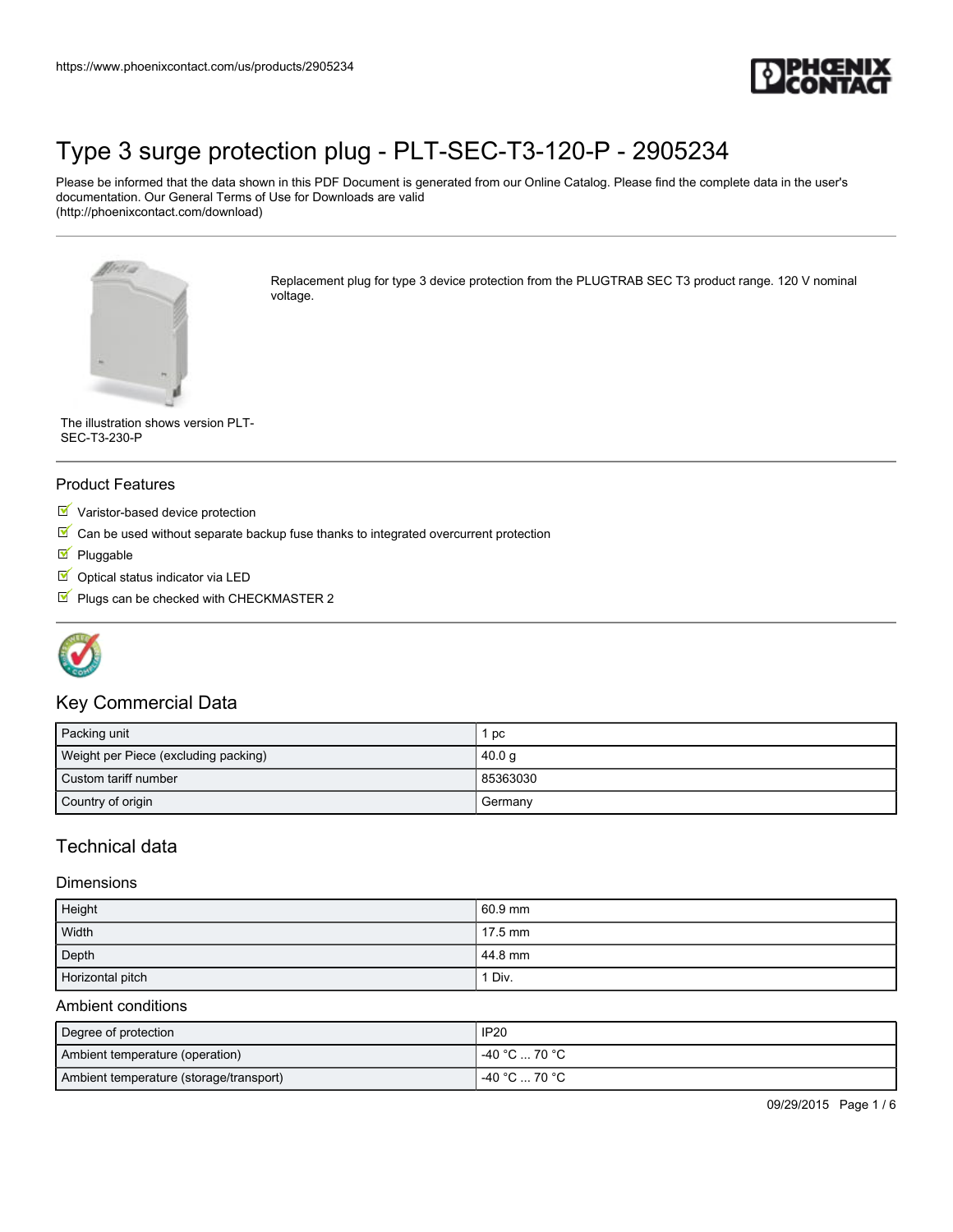

# Technical data

#### Ambient conditions

| Altitude                         | $\leq$ 2000 m (amsl (above mean sea level))             |
|----------------------------------|---------------------------------------------------------|
| Permissible humidity (operation) | $15\%95\%$                                              |
| Shock (operation)                | 30g (half sinus / 11 ms / 3x $\pm$ X, $\pm$ Y, $\pm$ Z) |
| Vibration (operation)            | 5g (10  150 Hz/20 cycles/axis/X, Y, Z)                  |

### General

| Standards/specifications               | EN 61643-11 2012    |
|----------------------------------------|---------------------|
| IEC test classification                | $\mathbf{III}$      |
|                                        | T <sub>3</sub>      |
| EN type                                | T <sub>3</sub>      |
| SPD design                             | Combination type    |
| Mode of protection                     | $L-N$               |
|                                        | L-PE                |
|                                        | N-PE                |
|                                        | $(L+) - (L-)$       |
|                                        | $(L+/L-) - PE$      |
| Mounting type                          | On base element     |
| Color                                  | light grey RAL 7035 |
| Housing material                       | PA 6.6-FR 20% GF    |
|                                        | PA 6.6-FR           |
| Pollution degree                       | $\overline{2}$      |
| Flammability rating according to UL 94 | $V-0$               |
| Type                                   | Male                |
| Number of positions                    | $\overline{2}$      |
| Surge protection fault message         | optical             |

### Protective circuit

| Nominal voltage $U_N$                          | 120 V AC (TN-S)                      |
|------------------------------------------------|--------------------------------------|
|                                                | 120 V AC (TT - only in use with RCD) |
| Nominal frequency $f_N$                        | 50 Hz (60 Hz)                        |
| Maximum continuous voltage U <sub>c</sub>      | 150 V AC                             |
|                                                | 150 V DC                             |
| Residual current I <sub>PF</sub>               | $\leq 5$ µA                          |
| Nominal discharge current $I_n$ (8/20) $\mu$ s | 3 kA                                 |
| Standby power consumption $P_c$                | $\leq$ 150 mVA (at $U_{REF}$ )       |
|                                                | $\leq$ 175 mVA (at U <sub>c</sub> )  |
| Reference test voltage UREE                    | 132 V AC                             |
| Combination wave $U_{OC}$                      | 6 <sub>kV</sub>                      |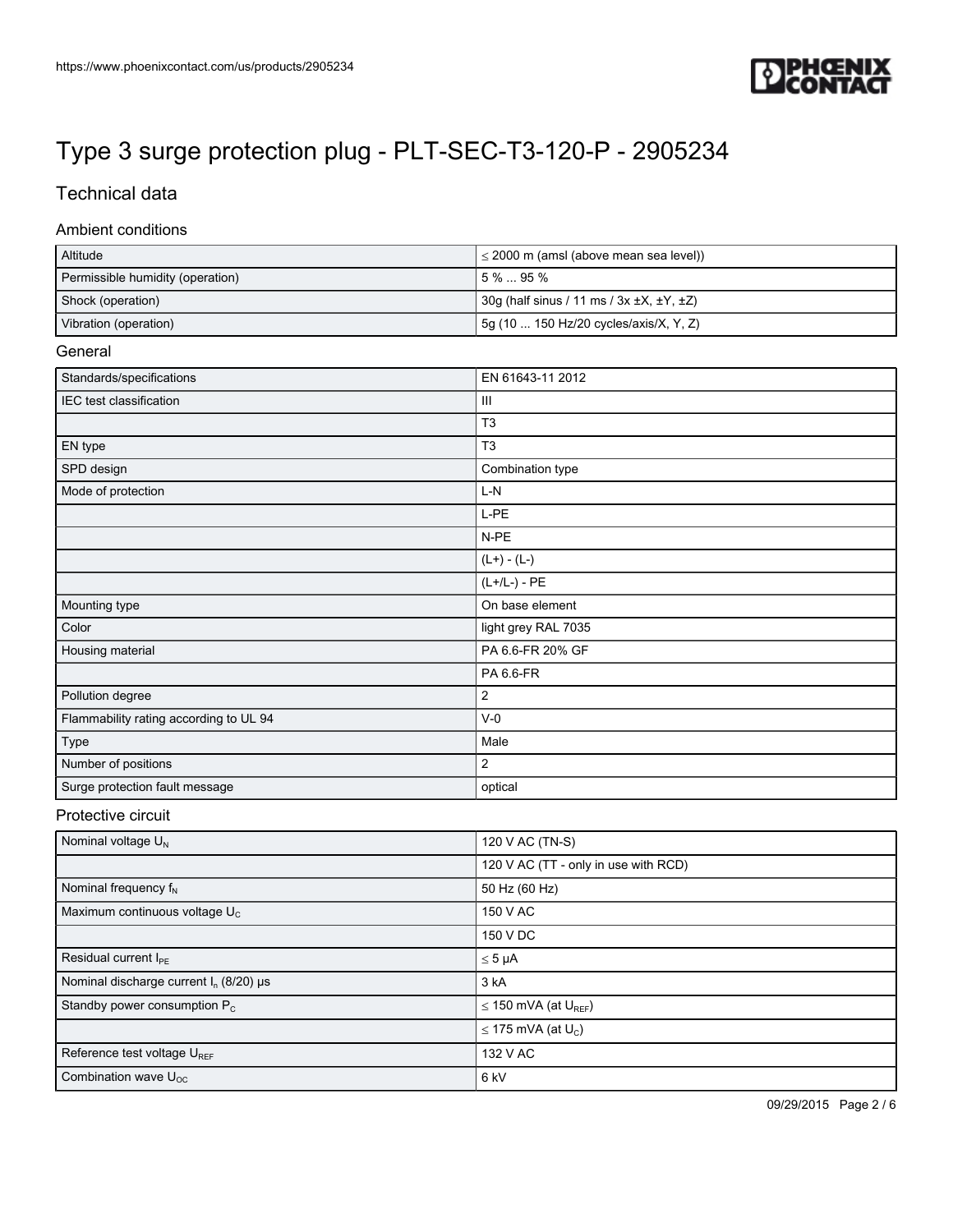

# Technical data

### Protective circuit

| Voltage protection level U <sub>p</sub> (L-N)  | $< 0.85$ kV                            |
|------------------------------------------------|----------------------------------------|
| Voltage protection level U <sub>p</sub> (L-PE) | $< 0.95$ kV                            |
| Voltage protection level $U_p$ (N-PE)          | $\leq$ 0.95 kV                         |
| TOV behavior at $U_T$ (L-N)                    | 240 V AC (5 s / withstand mode)        |
|                                                | 240 V AC (120 min / withstand mode)    |
| TOV behavior at $U_T$ (L-PE)                   | 240 V AC (5 s / withstand mode)        |
|                                                | 240 V AC (120 min / withstand mode)    |
|                                                | 1332 V AC (200 ms / safe failure mode) |
| TOV behavior at $U_T$ (N-PE)                   | 1200 V AC (200 ms / safe failure mode) |
| Response time $t_A$ (L-N)                      | $\leq$ 25 ns                           |
| Response time $t_A$ (L-PE)                     | $\leq 100$ ns                          |
| Response time $t_A$ (N-PE)                     | $< 100$ ns                             |
| Short-circuit current rating ISCCR             | 1.5 kA AC                              |
|                                                | 0.25 kA DC                             |

### UL specifications

| UL class                                  | SPD type 4CA  |
|-------------------------------------------|---------------|
| Maximum continuous operating voltage MCOV | 150 V AC      |
|                                           | 150 V DC      |
| Nominal voltage                           | 120 V DC      |
| Mode of protection                        | $L-N$         |
|                                           | L-G           |
|                                           | $N-G$         |
|                                           | $(L+) - (L-)$ |
|                                           | $(L+) - G$    |
|                                           | $(L-) - G$    |
| Power distribution system                 |               |
| Nominal frequency                         | 50/60 Hz      |
| Measured limiting voltage MLV (L-N)       | 780 V         |
| Measured limiting voltage MLV (L-G)       | 760 V         |
| Measured limiting voltage MLV (N-G)       | 760 V         |
| Measured limiting voltage MLV (L+) - (L-) | 780 V         |
| Measured limiting voltage MLV (L+) - G    | 760 V         |
| Measured limiting voltage MLV (L-) - G    | 760 V         |
| Nominal discharge current In              | 3 kA          |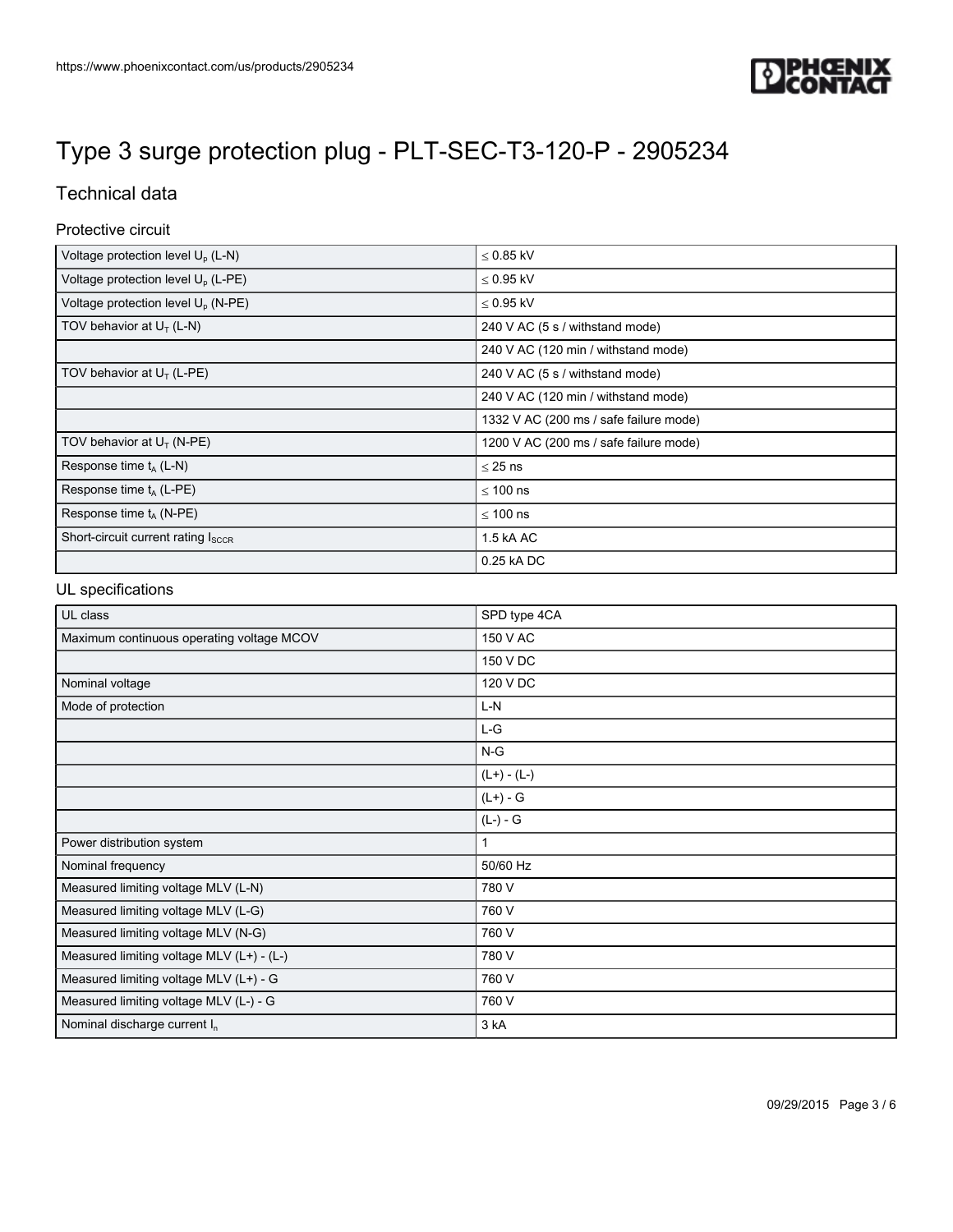

# **Classifications**

## eCl@ss

| eCl@ss 5.1 | 27130801 |
|------------|----------|
| eCl@ss 6.0 | 27130806 |
| eCl@ss 8.0 | 27130806 |

### ETIM

| <b>ETIM 5.0</b><br><sup>−</sup> C00094∠ |  |
|-----------------------------------------|--|
|                                         |  |

# Approvals

#### Approvals

#### Approvals

KEMA-KEUR / CCA / UL Recognized / cUL Recognized / EAC / GL / cULus Recognized

#### Ex Approvals

UL Recognized / cUL Recognized / cULus Recognized

#### Approvals submitted

### Approval details

**KEMA-KEUR** 

**CCA** 

UL Recognized **W** 

cUL Recognized on

EAC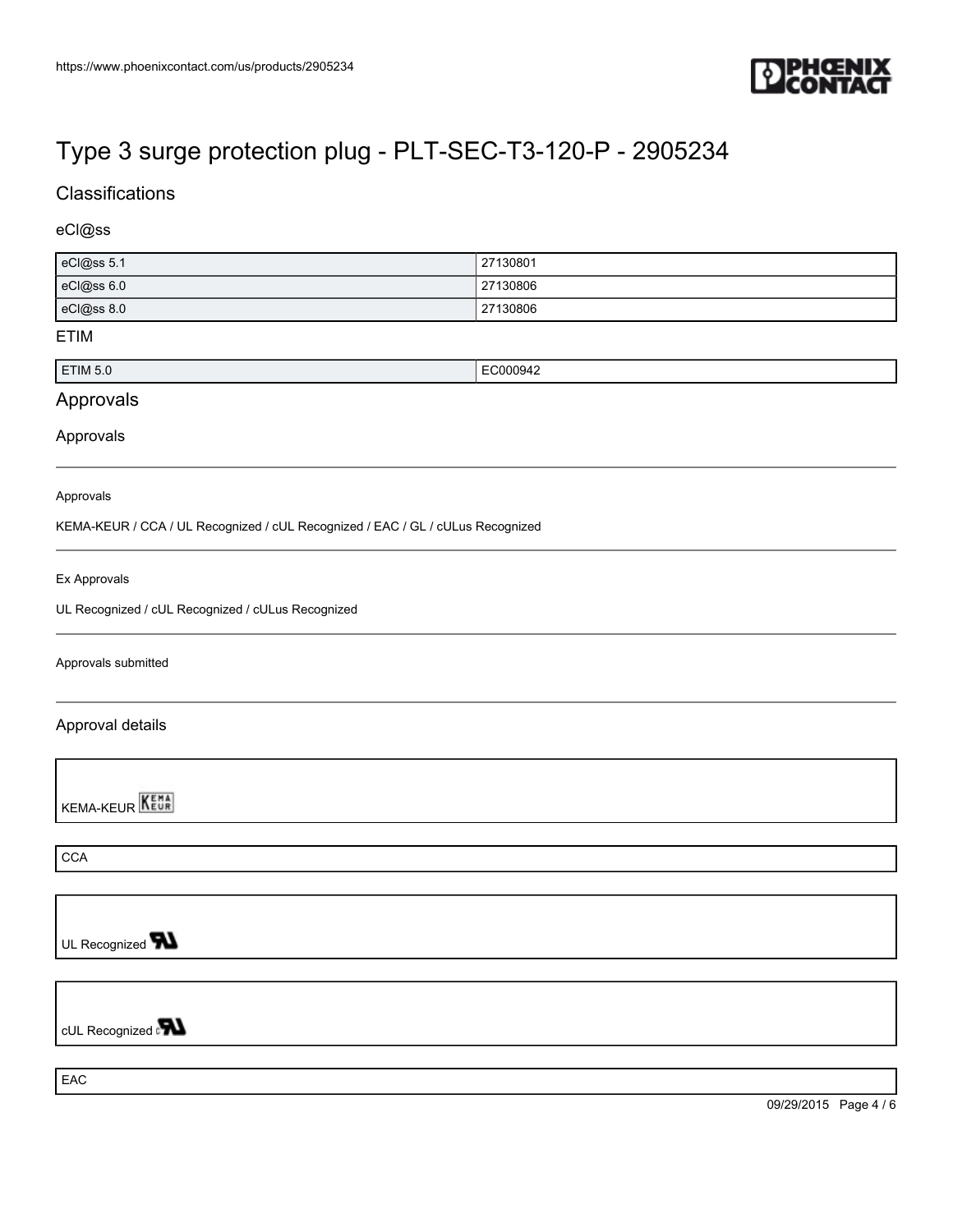

# Approvals

GL

cULus Recognized on **What** 

## Accessories

Accessories

Device marking

[Label - EML \(20XE\)R - 0803452](https://www.phoenixcontact.com/us/products/0803452)



Label, Roll, white, unlabeled, can be labeled with: THERMOMARK ROLL, THERMOMARK ROLL X1, THERMOMARK X, THERMOMARK S1.1, Mounting type: Adhesive, Lettering field: continuous x 20 mm

#### [Label - EML \(20XE\)R YE - 0803453](https://www.phoenixcontact.com/us/products/0803453)



Label, Roll, yellow, unlabeled, can be labeled with: THERMOMARK ROLL, THERMOMARK ROLL X1, THERMOMARK X, THERMOMARK S1.1, Mounting type: Adhesive, Lettering field: continuous x 20 mm

### Additional products

[Type 2 surge protection base element - PLT-SEC-T3-BE - 2905557](https://www.phoenixcontact.com/us/products/2905557)



Base element for protective plugs from the PLUGTRAB SEC product series with remote indication contact.

## Drawings